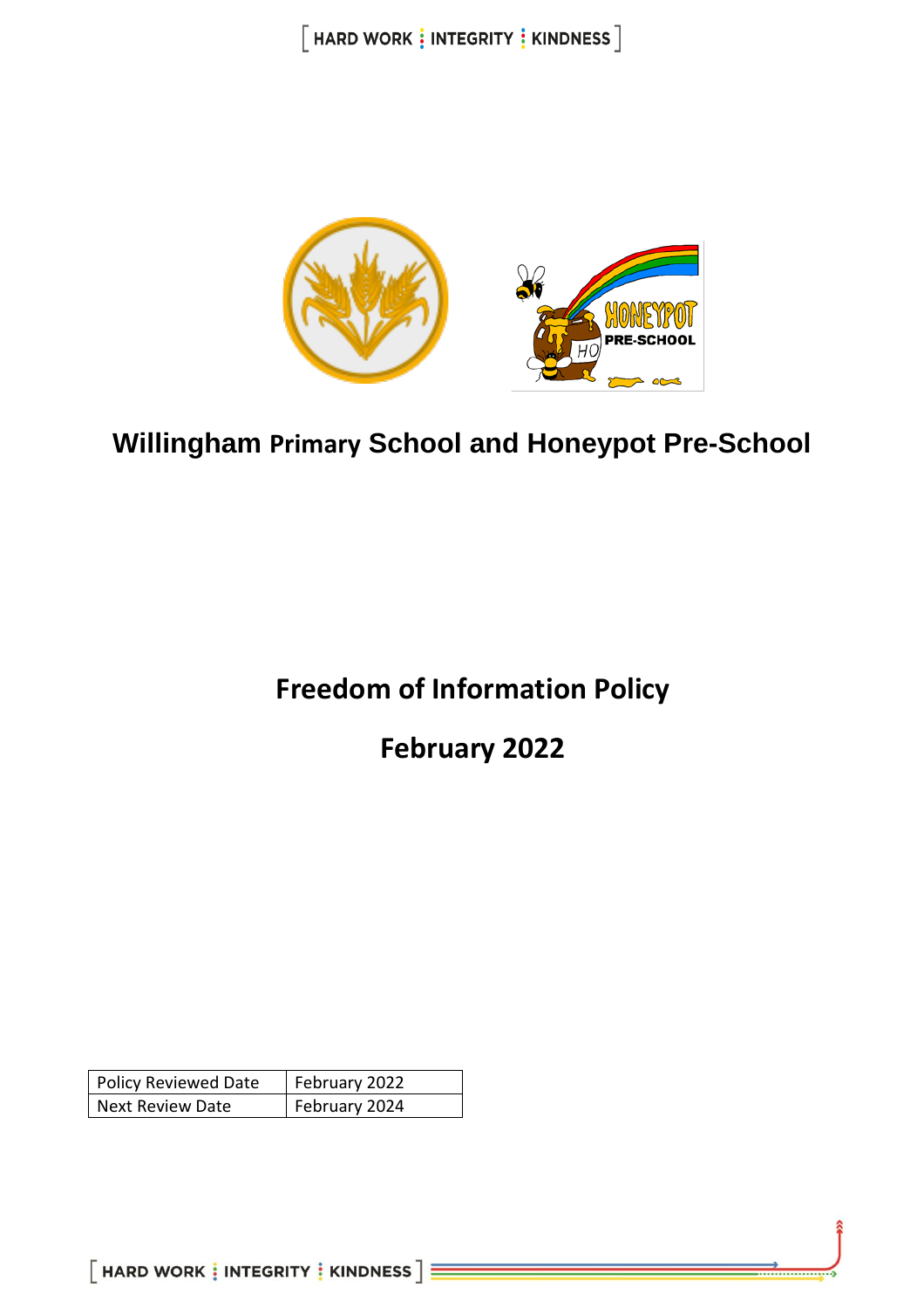# **1. Introduction**

Willingham Primary School will meet its obligations to respond to all requests for information and will supply requested information, subject to the application of the legal exemptions. This policy outlines our approach and the way in which we will manage requests.

### **2. Background**

The Freedom of Information Act 2000 has been in force since January 2005. The Act provides a right to know whether a public body holds requested information and, if so, it provides a right of access to that information, unless one or more of the legal exemptions apply.

The Act is intended to create a culture of transparency and openness and to promote the accountability of organisations that are responsible for the spending of public money.

The Act covers all information held by a public body and any information that may be held on behalf of a public body by a third party, for example, partners or sub-contractors.

The school recognises this intention and has introduced this policy to support the school in meeting its legal obligations. This policy applies to all information held by Willingham Primary school and all staff, Governors and contractors of the school

### **3. Other relevant legislation**

Requests made by an individual for their own personal information will be covered and dealt with as a subject access request under the UK [General Data Protection Regulation \(UK](https://ico.org.uk/for-organisations/guide-to-data-protection/guide-to-the-general-data-protection-regulation-gdpr/) GDPR) and the [Data Protection Act 2018 \(DPA 2018\).](http://www.legislation.gov.uk/ukpga/2018/12/contents/enacted)

Requests for environmental information, including information relating to air, water, land, the natural or built environment and any factors or measures that affect these, will be covered and dealt with by the Environmental Information Regulations 2004 (EIR).

Where a single request contains elements of personal or environmental information, these elements must be dealt with under the UK GDPR or EIR as appropriate.

#### **4. Obligations and duties**

In addition to the right of access, the Act places additional obligations and duties on the school. The school recognises its duty to:

i. Advise and assist requestors as necessary.

ii. Confirm whether or not the information is held by the school (duty to confirm or deny), and provide access to information where it is held in accordance with the school's procedure.

#### **5. Publication scheme**

Willingham Primary School has adopted the Model Publication Scheme for Schools as approved by the Information Commissioner.

The publication scheme and the materials it covers will be readily available from Willingham Primary School on request.